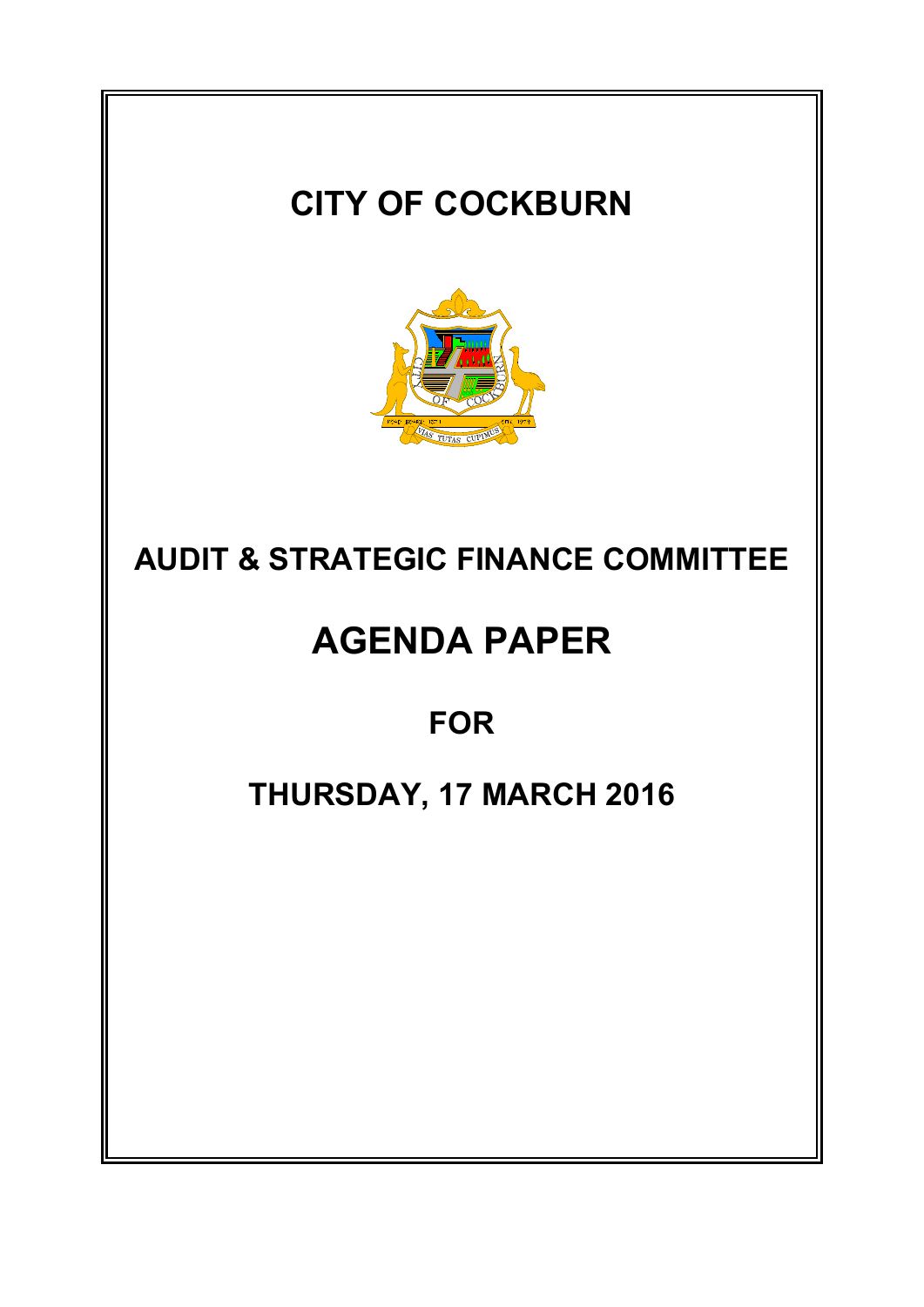# **CITY OF COCKBURN**

# **SUMMARY OF AGENDA TO BE PRESENTED TO THE AUDIT & STRATEGIC FINANCE COMMITTEE MEETING TO BE HELD ON THURSDAY, 17 MARCH 2016 AT 6:00 PM**

# **Page**

| $\mathbf{1}$ . |                                                     |                                                                                                          |  |  |
|----------------|-----------------------------------------------------|----------------------------------------------------------------------------------------------------------|--|--|
| 2.             |                                                     | APPOINTMENT OF PRESIDING MEMBER (IF REQUIRED)  1                                                         |  |  |
| 3.             |                                                     | ACKNOWLEDGEMENT OF RECEIPT OF WRITTEN DECLARATION 1                                                      |  |  |
| 4              |                                                     | (ASFC 17/3/2016) - APOLOGIES & LEAVE OF ABSENCE  1                                                       |  |  |
| 5.             |                                                     |                                                                                                          |  |  |
| 6.             |                                                     |                                                                                                          |  |  |
| 7 <sub>1</sub> |                                                     |                                                                                                          |  |  |
|                | 7.1                                                 | (ASFC 17/3/2016) - MINUTES OF THE AUDIT & STRATEGIC<br>FINANCE COMMITTEE MEETING - 19 NOVEMBER 2015 1    |  |  |
| 8.             |                                                     | BUSINESS LEFT OVER FROM THE PREVIOUS MEETING (IF                                                         |  |  |
| 9.             |                                                     | DECLARATION OF COUNCILLORS WHO HAVE NOT GIVEN DUE                                                        |  |  |
| 10.            |                                                     |                                                                                                          |  |  |
|                | 10.1                                                | (ASFC 17/3/2016) - RISK MANAGEMENT INFORMATION REPORT                                                    |  |  |
|                | 10.2                                                | (ASFC 17/3/2016) - LOCAL GOVERNMENT COMPLIANCE AUDIT<br>RETURN 2015 (087/005) (J NGOROYEMOTO) (ATTACH) 6 |  |  |
|                | 10.3                                                | (ASFC 17/3/2016) - FINANCIAL AUDITS - EXTERNAL AUDIT                                                     |  |  |
| 11.            |                                                     |                                                                                                          |  |  |
| 12.            |                                                     |                                                                                                          |  |  |
|                | 12.1                                                | (ASFC 17/3/2016) - 2015/16 EXTERNAL AUDIT PLAN (067/003) (N                                              |  |  |
| 13.            |                                                     |                                                                                                          |  |  |
| 14.            |                                                     |                                                                                                          |  |  |
| 15.            |                                                     |                                                                                                          |  |  |
| 16.            | MOTIONS OF WHICH PREVIOUS NOTICE HAS BEEN GIVEN  14 |                                                                                                          |  |  |
| 17.            |                                                     | NOTICES OF MOTION GIVEN AT THE MEETING FOR CONSIDERATION                                                 |  |  |
| 18.            |                                                     | NEW BUSINESS OF AN URGENT NATURE INTRODUCED BY DECISION                                                  |  |  |
| 19.            |                                                     | MATTERS TO BE NOTED FOR INVESTIGATION, WITHOUT DEBATE 14                                                 |  |  |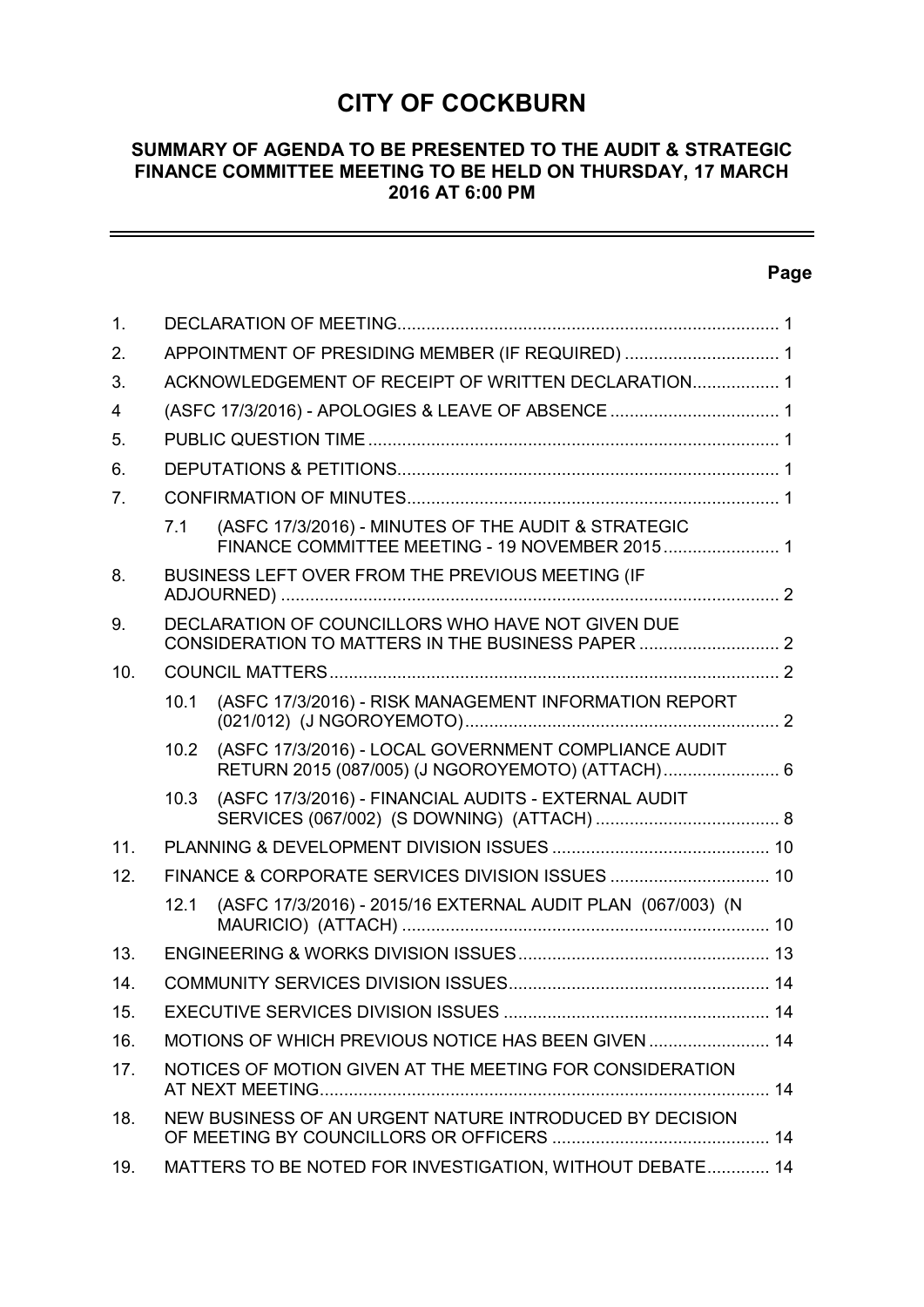# Page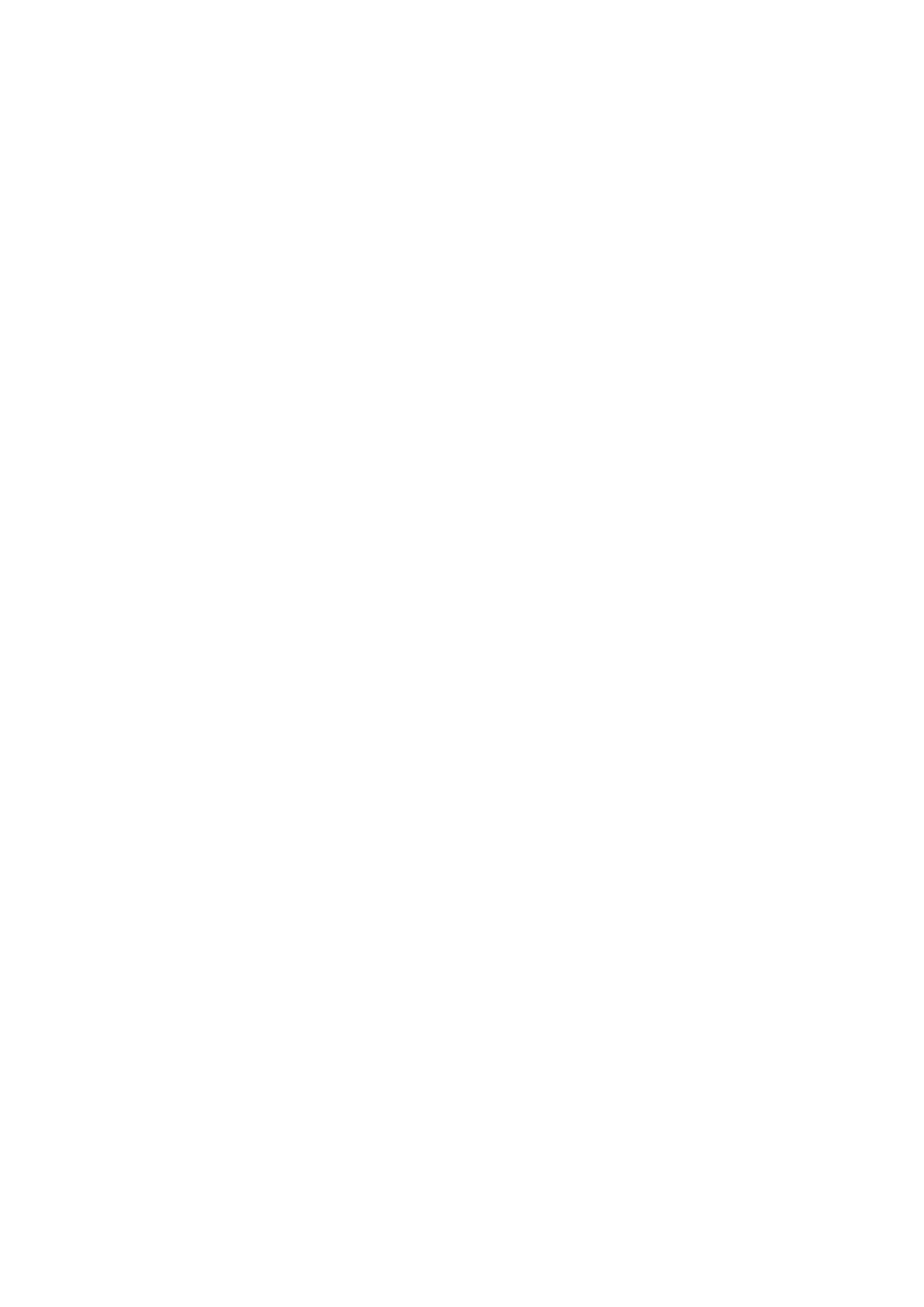# **CITY OF COCKBURN**

# **AGENDA TO BE PRESENTED TO THE AUDIT & STRATEGIC FINANCE COMMITTEE MEETING TO BE HELD ON THURSDAY, 17 MARCH 2016 AT 6:00 PM**

- **1. DECLARATION OF MEETING**
- **2. APPOINTMENT OF PRESIDING MEMBER (If required)**
- **3. ACKNOWLEDGEMENT OF RECEIPT OF WRITTEN DECLARATION**
- **4 (ASFC 17/3/2016) - APOLOGIES & LEAVE OF ABSENCE**

Clr Chamonix Terblanche - Leave of Absence

- **5. PUBLIC QUESTION TIME**
- **6. DEPUTATIONS & PETITIONS**
- **7. CONFIRMATION OF MINUTES**
	- **7.1 (ASFC 17/3/2016) - MINUTES OF THE AUDIT & STRATEGIC FINANCE COMMITTEE MEETING - 19 NOVEMBER 2015**

# **RECOMMENDATION**

That Council receive the Minutes of the Audit and Strategic Finance Committee Meeting held on Thursday, 19 November 2015 as a true and accurate record.

# **COMMITTEE RECOMMENDATION**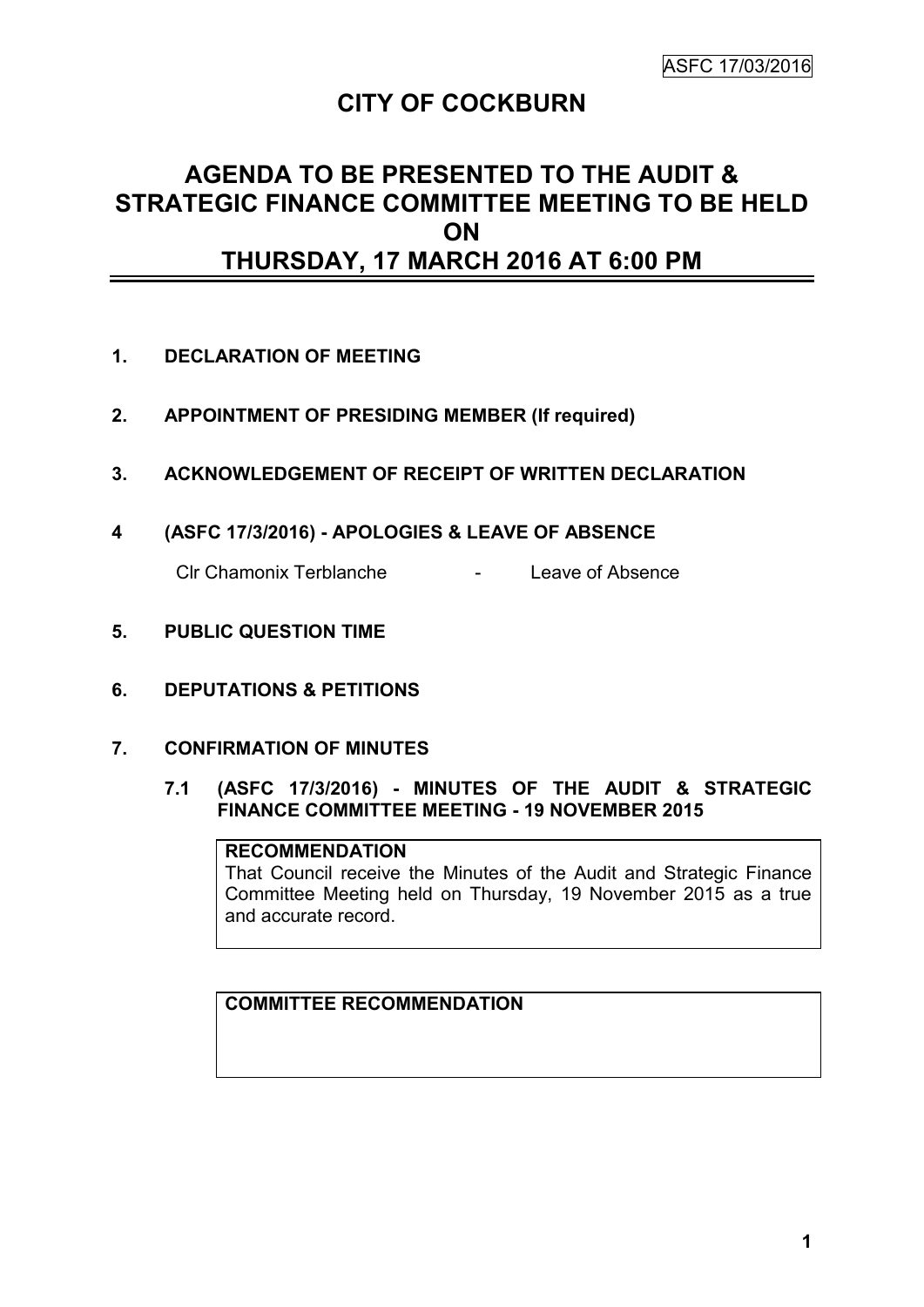ASFC 17/03/2016

#### **8. BUSINESS LEFT OVER FROM THE PREVIOUS MEETING (IF ADJOURNED)**

Nil

# **9. DECLARATION OF COUNCILLORS WHO HAVE NOT GIVEN DUE CONSIDERATION TO MATTERS IN THE BUSINESS PAPER**

#### **10. COUNCIL MATTERS**

**10.1 (ASFC 17/3/2016) - RISK MANAGEMENT INFORMATION REPORT (021/012) (J NGOROYEMOTO)**

**RECOMMENDATION**

That Council receive the report on the Risk Management Program.

#### **COMMITTEE RECOMMENDATION**

# **COUNCIL DECISION**

# **Background**

At the Ordinary Council Meeting on 13 June 2013, Council endorsed the City's Risk Management Policy and associated roll-out program. Subsequently at the Ordinary Council Meeting (OCM) of 11 December 2014, via the Audit Committee, Council endorsed the Risk management Strategy. The City is progressing in implementing the Risk Program, and this report provides an update on the key milestones achieved over the past 4 months since the last information report was submitted to the Audit Committee.

The City's Risk Program, through adopting the guidelines and principles of the Australian risk standard, AS/NZ ISO 31000:2009 is committed to a culture of risk management. City policy SC51 Enterprise Risk Management (the policy) is a commitment by the City to ensuring that sound risk management practices and procedures are fully integrated into its strategic and operational processes and day to day business practices. The City continues to roll out the Risk Program in line with the Risk Management Strategy.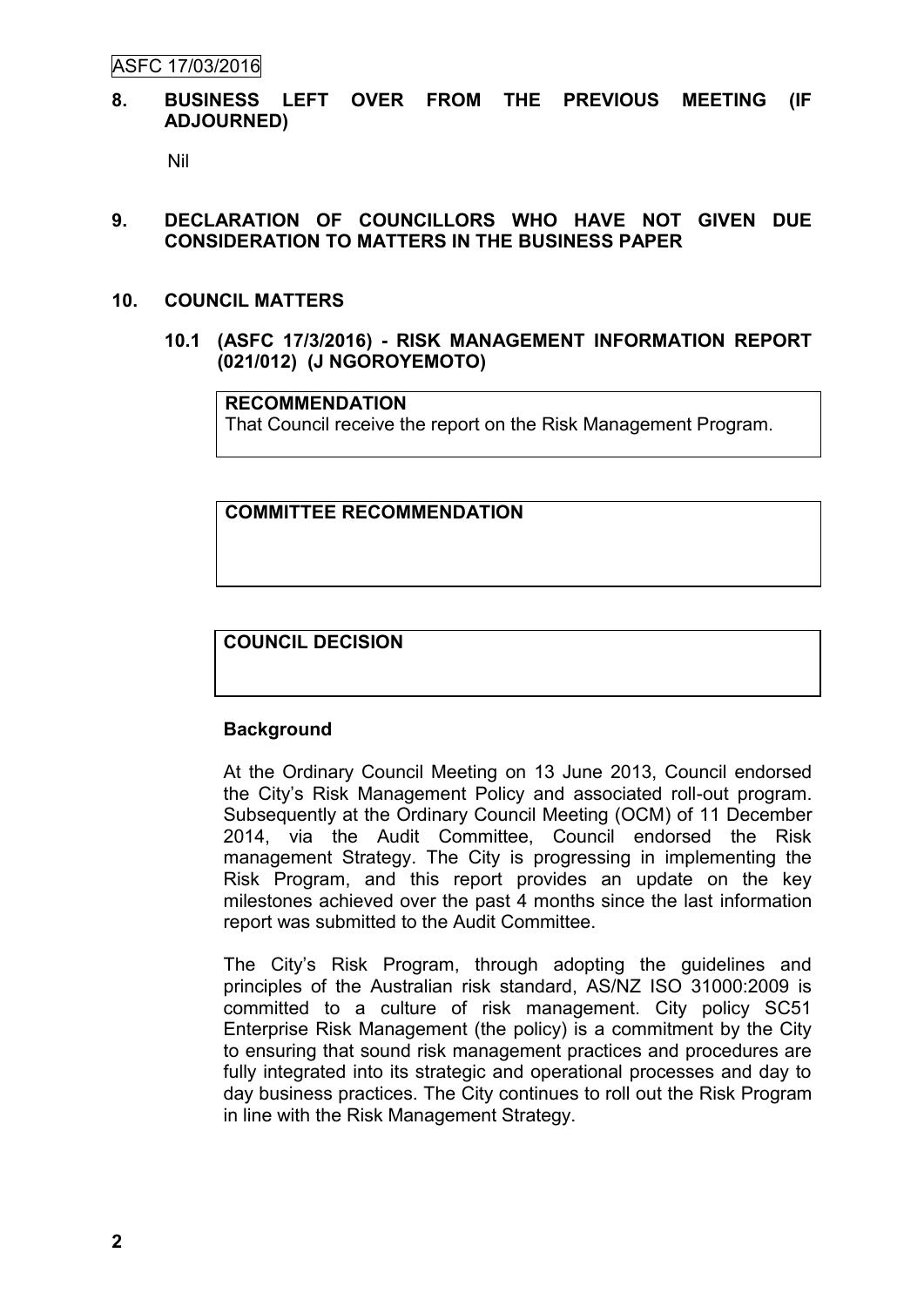# **Submission**

N/A

# **Report**

Risk Management Program;

- 1. The City's Risk Monitoring and Reporting System; All of the City's operational risks are currently housed on excel spreadsheet. Investigations to identify an appropriate Risk Management Software have now been completed. Requests for quotations were sent out to three selected providers in accordance with the procurement policies. An analysis was conducted, and Risk Management and Safety Systems Pty Ltd (RMSS) were selected as the successful service provider.
- 2. Risk Review Group (RRG); Risk review group has been leading the review of the position statement PSES7 'Reports to Council', in order to incorporate risk management as a standing item on the agendas. The DAPPS Committee reviewed the Position Statement at its meeting of 25 February 2016 and subsequently adopted by Council on 10 March 2016. It is anticipated that this practice will commence in April 2016, after proper training for staff. The RRG continues its work on reviewing the Internal Audit Plan as its current project, in conjunction with spearheading implementation of RMSS software.
- 3. Strategic Risks; LGIS Risk Management is facilitating the development of a City of Cockburn Strategic Risk Register. This process has seen four workshops conducted with the Executive during the month of February. The workshops were focused on establishing the Strategic context, identifying Strategic risks, analysis, evaluation and treatments. The resulting strategic risk register will be presented at the next Audit committee meeting.
- 4. Operational Risks; 265 operational risks currently sit on the City's risk registers. All risks were reviewed at the previous Audit Committee meeting of November 2015, and have been rated using the City's risk matrix and compiled on excel spreadsheets As at 10 March, there are;
	- NO EXTREME risks
	- 3 HIGH risks
	- 28 SUBSTANTIAL
	- 116 MODERATE risks
	- 115 LOW risks

Updates on the previously identified HIGH risks are detailed below;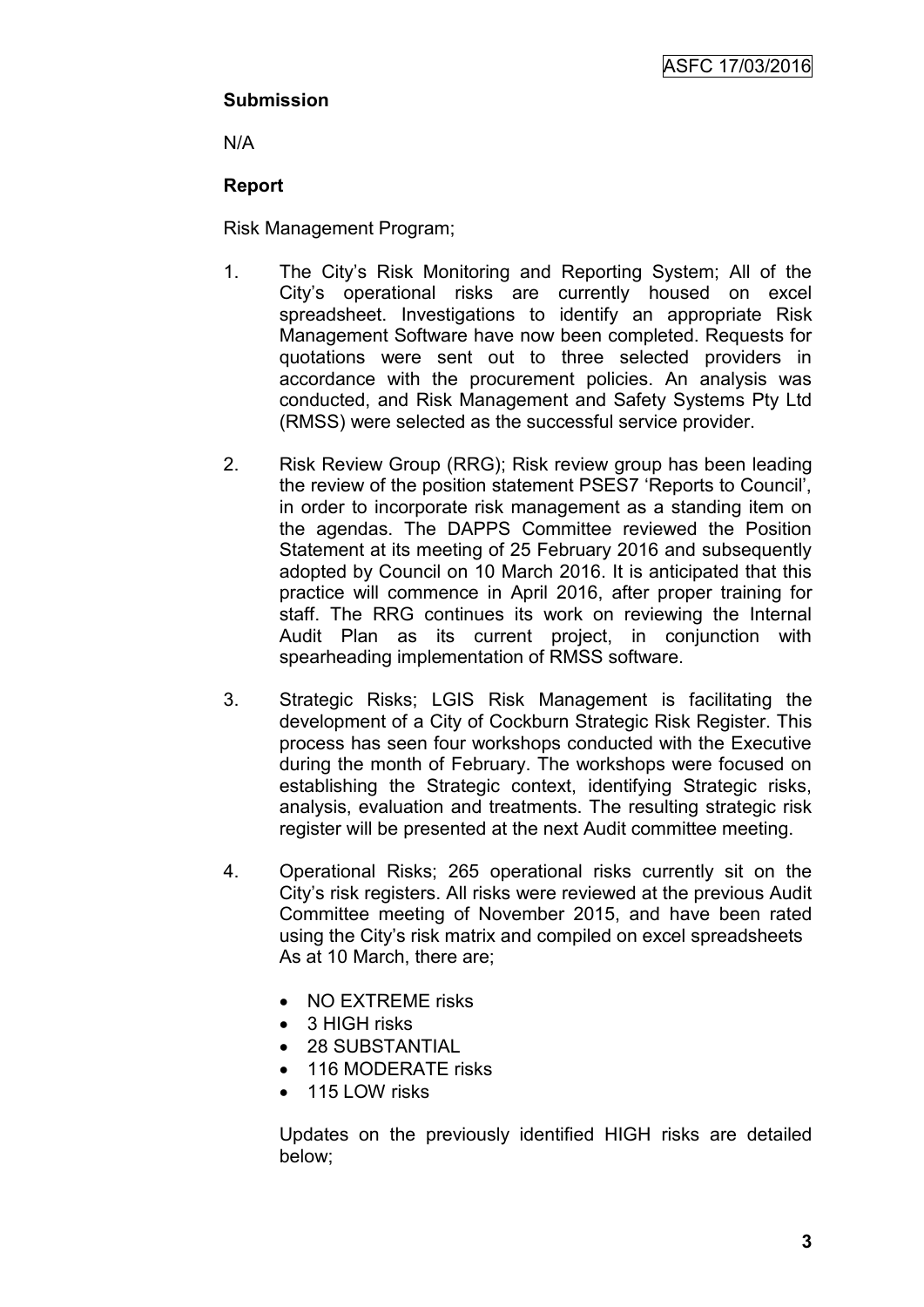# *Risk Update: EW18*

| <b>Risk ID</b> | <b>Risk Statement</b>                                                                                                                                                                                  | <b>Existing Controls</b>                                                            | <b>Risk Rating</b> |
|----------------|--------------------------------------------------------------------------------------------------------------------------------------------------------------------------------------------------------|-------------------------------------------------------------------------------------|--------------------|
| <b>EW18</b>    | Inability to appropriately<br>manage coastal Council<br>Built assets and other<br>infrastructure leading to<br>loss of and/or higher rates<br>of deterioration and<br>associated maintenance<br>costs. | <b>CSCA Coastal</b><br>vulnerability and<br>adaptation studies being<br>undertaken. | High               |

Comment**:** CSCA Adaptation report expected March, which will provide recommended coastal adaptation actions. Sand bypassing has been undertaken at Port Coogee to assist preserve Coogee Beach width. A seawall inspection has also been carried out at Port Coogee and remedial works will be undertaken by Fraser Property over next 3 months. Additionally a beach remediation contract will be advertised by the City in March which when the works are completed will provide a buffer between beach and the reserve at C Y O'Connor Beach. This risk remains rated as High.

# *Risk Update: EW20*

| <b>Risk ID</b>   | <b>Risk Statement</b>                                                                                                                           | <b>Existing Controls</b>                                                            | <b>Risk Rating</b> |
|------------------|-------------------------------------------------------------------------------------------------------------------------------------------------|-------------------------------------------------------------------------------------|--------------------|
| EW <sub>20</sub> | Failure to manage<br>adverse environmental<br>impacts on Natural Assets<br>(coastal reserves and<br>wetlands including loss of<br>biodiversity) | <b>CSCA Coastal</b><br>vulnerability and<br>adaptation studies being<br>undertaken. | High               |

Comment**:** CSCA Adaptation Plan expected March, which will provide recommended environmental actions, planning for biodiversity buffer zones, environmental vegetation management plans and groundwater management. This risk currently remains rated as High.

# *Risk Update: EW38*

| <b>Risk ID</b> | <b>Risk Statement</b>                              | <b>Existing Controls</b>                                                                            | <b>Risk Rating</b> |
|----------------|----------------------------------------------------|-----------------------------------------------------------------------------------------------------|--------------------|
| EW38           | Closure of the SMRC or<br>becomes no longer viable | "All waste staff to remain<br>informed on industry<br>trends.                                       |                    |
|                |                                                    | Sit on advisory committee<br>to SMRC.                                                               |                    |
|                |                                                    | Alternative sites including<br>private contractors, landfill<br>(waste, recycling, green<br>waste). | High               |
|                |                                                    | Agreements with other<br>facilities.                                                                |                    |
|                |                                                    | Use of hopper camera to                                                                             |                    |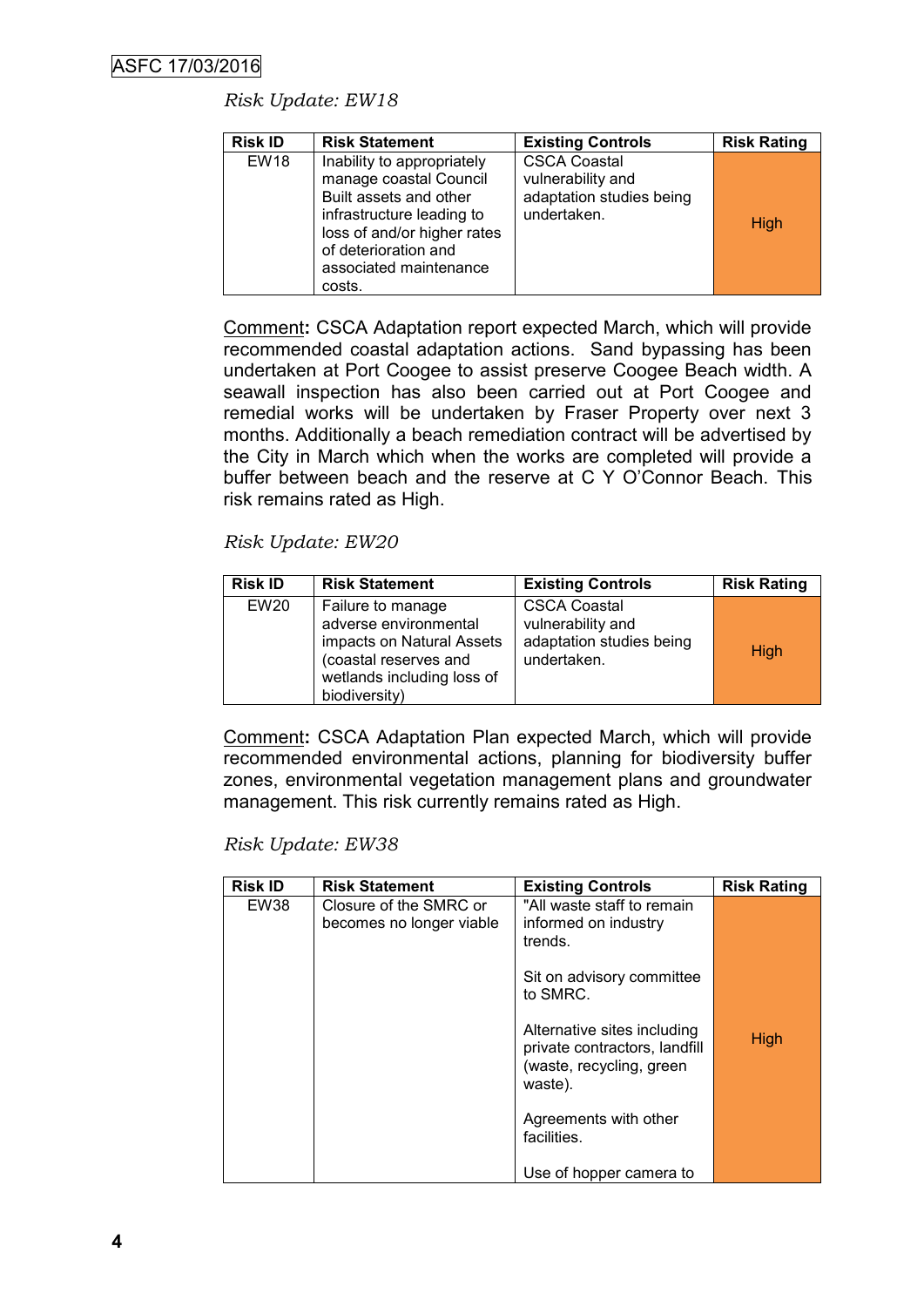# ASFC 17/03/2016

| <b>Risk ID</b> | <b>Risk Statement</b> | <b>Existing Controls</b>                                                                                                                                                                    | <b>Risk Rating</b> |
|----------------|-----------------------|---------------------------------------------------------------------------------------------------------------------------------------------------------------------------------------------|--------------------|
|                |                       | check contents in the bin.                                                                                                                                                                  |                    |
|                |                       | HWRP could landfill all<br>kerb collected waste<br>initially. EOI to determine<br>consultants qualified to<br>deliver a Commercial<br><b>Materials Recovery</b><br>Facility. RFT to follow. |                    |
|                |                       | Loan commitments will<br>still be active though the<br>risk of disposal of waste is<br>reduced. DER reinstated<br>full licence conditions."                                                 |                    |

Comment**:** This issue is still the subject for discussion between Elected Members and Executive. The City has the option to landfill waste if the SMRC were to close with short notice, though this outcome is unlikely. The DER has permitted the SMRC to run at full capacity now that the odour issues are resolved. Mr Sullivan and Mr Downing currently represent the City at a strategic level at SMRC at REC (Regional Executive Committee) Meetings. The construction of a Materials Recovery Facility is still proposed. The scope and type of this facility depends on decisions around the strategic future of waste management at Cockburn. This risk remains rated as High.

# Future direction

As the City continues to implement and embed risk management through its Risk Program, the next four months will continue to focus on the following key areas and current initiatives:

- Implementation (scoping, project management, installation and configuration) staff training, system trial and rollout of the Risk Management and Safety Systems Software (RMSS)
- Finalisation and endorsement of the Strategic Risk Register
- Internal Audit Plan review
- Staff training awareness on usage of the 'risk management implications' section on Council Reports
- Continual review and monitoring of Operational risks

# **Strategic Plan/Policy Implications**

# **Leading & Listening**

- A responsive, accountable and sustainable organisation.
- A culture of risk management and compliance with relevant legislation, policy and guidelines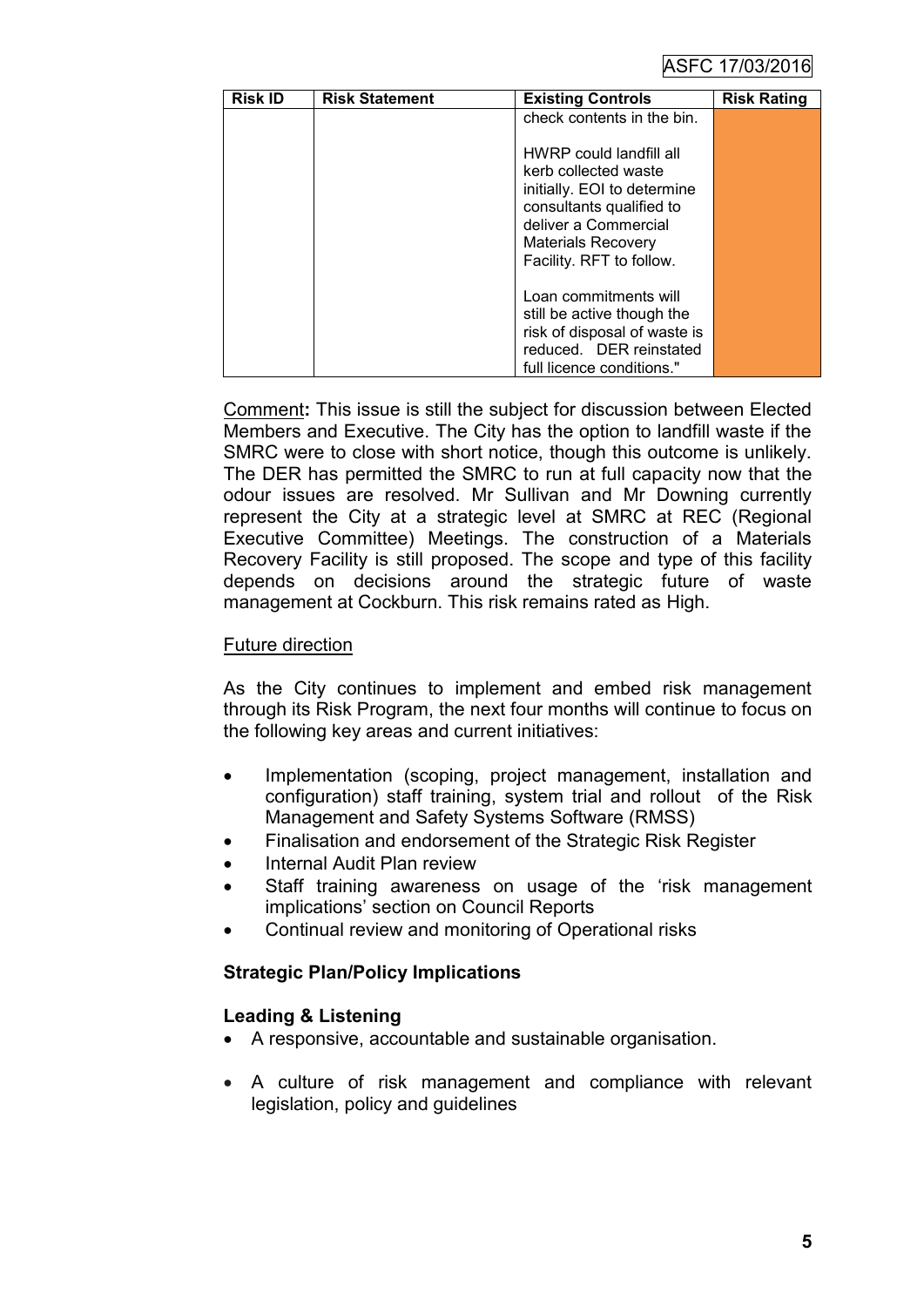# **Budget/Financial Implications**

The City's 2015/16 Annual Budget makes provision for the continue development of and further introduction of Risk Management Framework.

# **Legal Implications**

Local Government (Audit) Regulations 2013, Reg. 17.

# **Community Consultation**

N/A

# **Attachment(s)**

N/A

**Advice to Proponent(s)/Submissioners**

N/A

**Implications of Section 3.18(3) Local Government Act, 1995**

Nil.

# **10.2 (ASFC 17/3/2016) - LOCAL GOVERNMENT COMPLIANCE AUDIT RETURN 2015 (087/005) (J NGOROYEMOTO) (ATTACH)**

# **RECOMMENDATION**

That Council adopt the Local Government Compliance Audit Return for the period 1 January 2015 to 31 December 2015, as attached to the Agenda.

**COMMITTEE RECOMMENDATION**

**COUNCIL DECISION**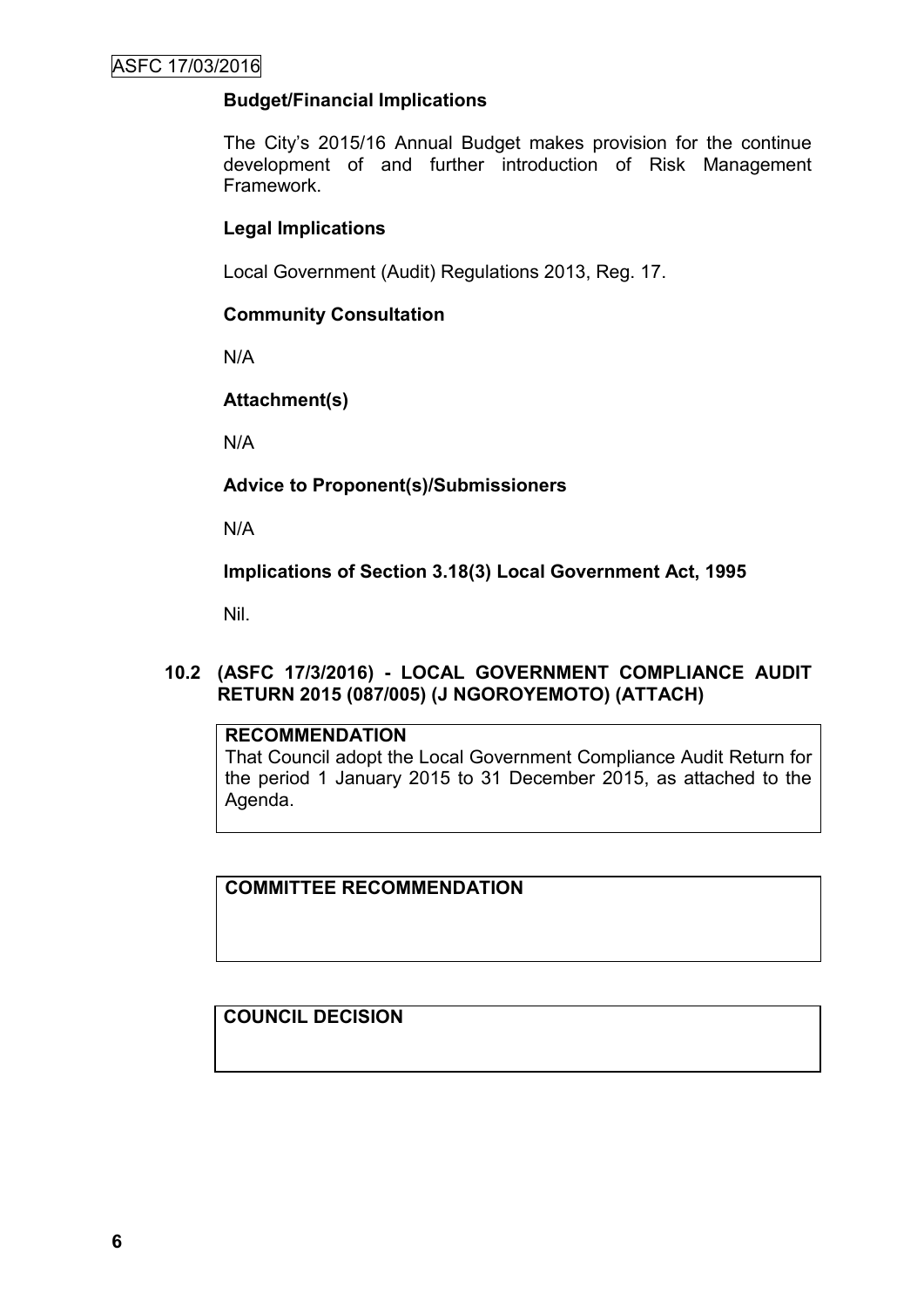# **Background**

Since 2000, completion of the Local Government Compliance Audit Return has been mandatory for all local governments in this State in accordance with Regulations 14 and 15 of the Local Government (Audit) Regulations 1996.

# **Submission**

N/A

# **Report**

The Annual Compliance Audit Return is to be presented to, and reviewed by, a meeting of the Audit and Strategic Finance Committee in accordance with Regulation 14(3A) of the Local Government (Audit) Regulations 1996 and the result of that review be reported to a meeting of Council for adoption.

Following adoption by Council, a certified copy of the Return, signed by the Mayor and Chief Executive Officer, along with a copy of the relevant section of the Council Minutes, is submitted to the Director General, Department of Local Government and Regional Development in accordance with Regulations 14 and 15 of the Local Government (Audit) Regulations 1996, by 31 March. The Return indicates a conformity rating of 100% for the year.

# **Strategic Plan/Policy Implications**

# **Leading & Listening**

- A responsive, accountable and sustainable organisation.
- A culture of risk management and compliance with relevant legislation, policy and guidelines

# **Budget/Financial Implications**

N/A

# **Legal Implications**

Regulations 14 and 15 of the Local Government (Audit) Regulations 1996 refer.

# **Community Consultation**

N/A

# **Attachment(s)**

City of Cockburn Compliance Audit Return 2015.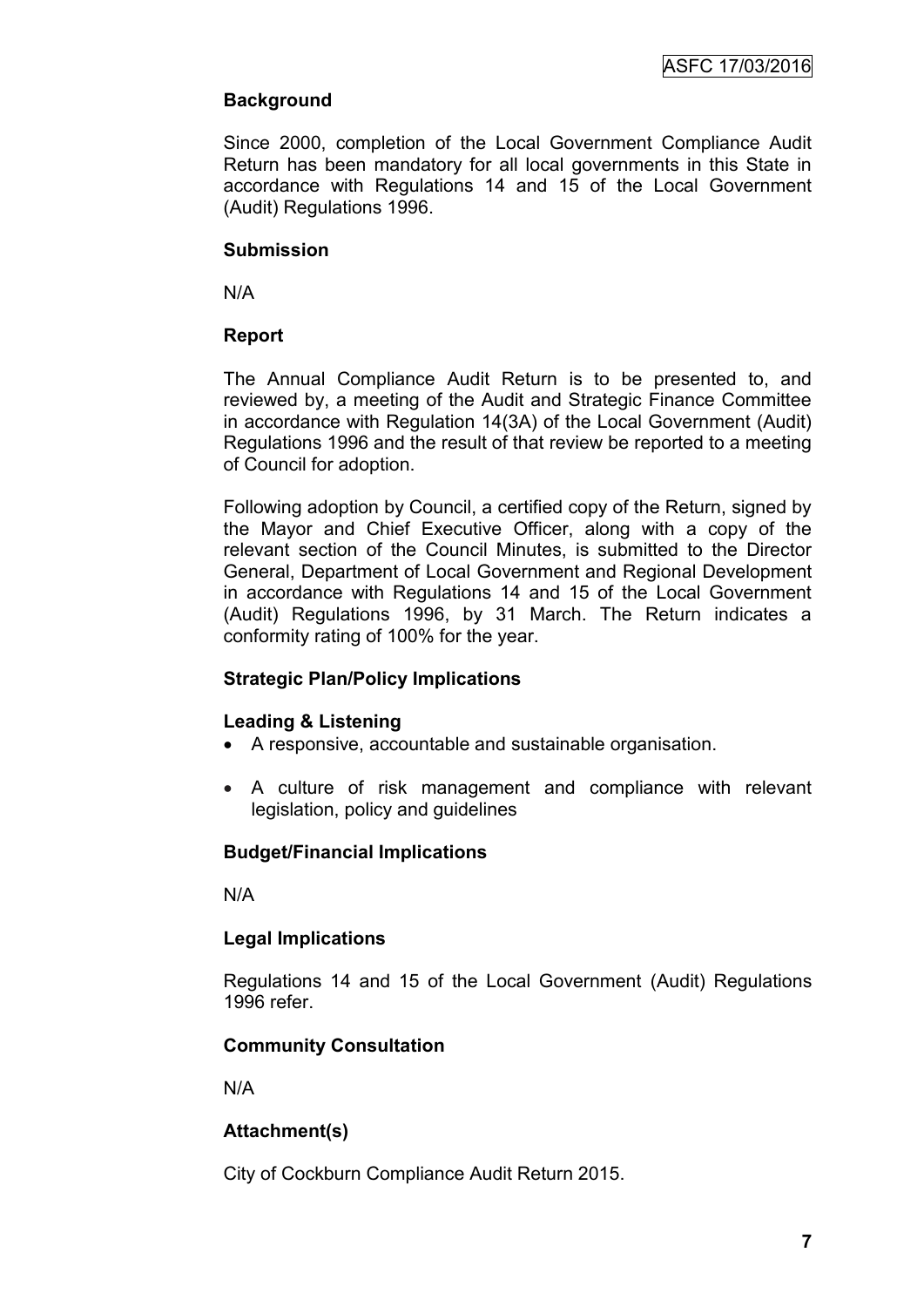#### **Advice to Proponent(s)/Submissioners**

N/A

**Implications of Section 3.18(3) Local Government Act, 1995**

Nil.

# **10.3 (ASFC 17/3/2016) - FINANCIAL AUDITS - EXTERNAL AUDIT SERVICES (067/002) (S DOWNING) (ATTACH)**

**RECOMMENDATION** That Council note the report.

#### **COMMITTEE RECOMMENDATION**

**COUNCIL DECISION**

# **Background**

As part of the post-local government reform agenda, the Minister for Local Government has proposed a greater role for the Auditor General of WA auditing Local Governments in Western Australia. The role, envisioned by the Minister is to review the financial and non-financial performances of Councils. The relevant sections of the Local Government Act have been amended to permit the Auditor General to take on the role envisioned by the Minister.

#### **Submission**

N/A

# **Report**

Auditing of Local Governments in WA is performed under Section 7.2 of the Local Government Act. This has allowed individual Councils to appoint a suitably qualified auditor to audit the financial performance of the Council. The focus of the audit has been on the annual financial statements of the Council including an interim audit focusing on financial systems and controls. In addition to the formal audit of the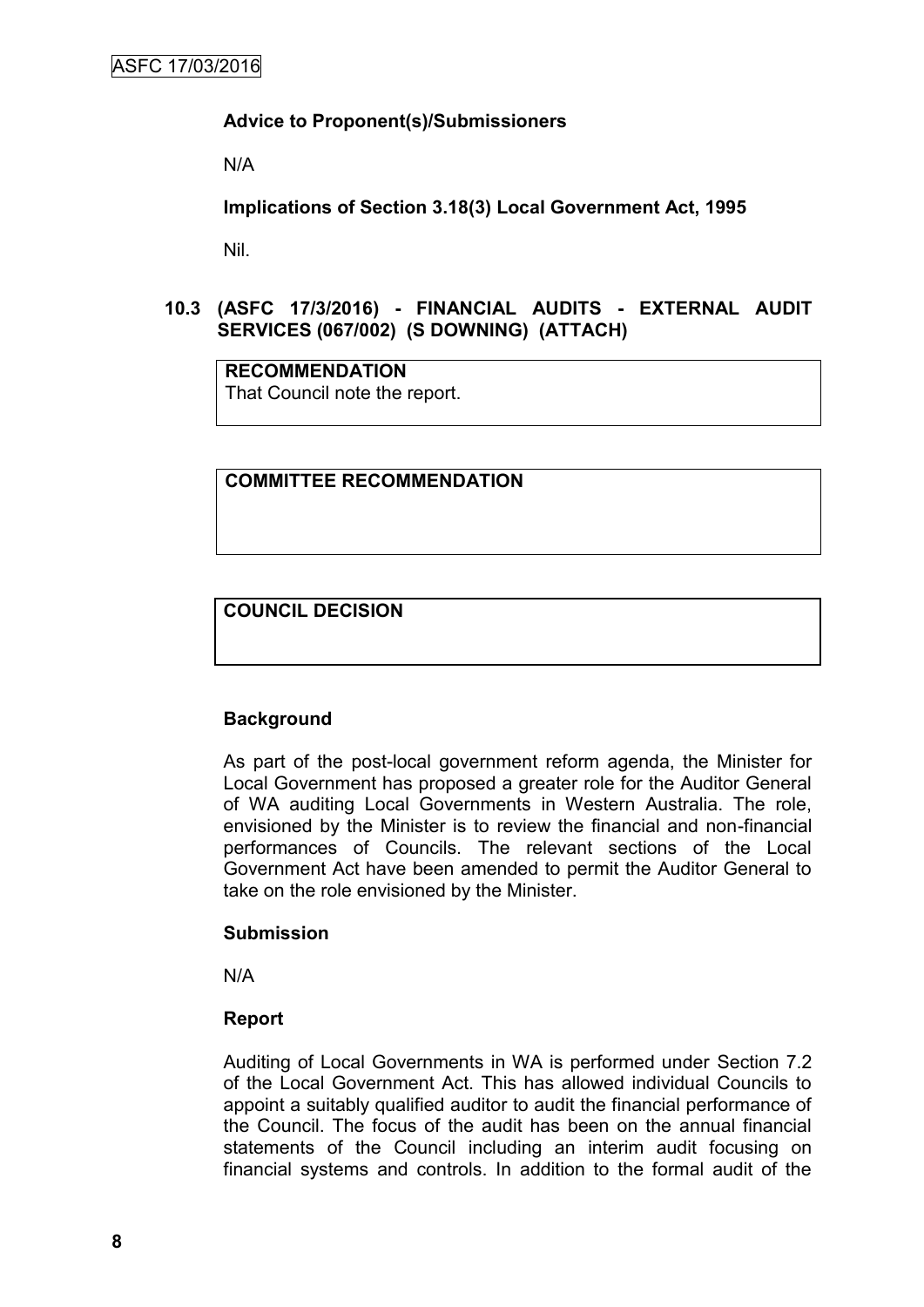financial statements of the Council, the City of Cockburn has contracted with a suitably qualified accounting firm to undertake a range of internal audit functions.

The Department of Local Government and Communities (DLGC) has written to all Councils in WA advising of the proposed changes to the Local Government Act and the role the Auditor General will undertake in auditing the finances of Councils. As a precursor to any formal action, the DLGC has requested when audit contracts expire for all Councils. This will allow the DLGC and Auditor General to manage a staged role out of the new process. This process has yet to be finalised and advised to Councils.

The City has advised the DLGC that the City's current audit contract will expire with the completion of the audit associated with the 2015/16 Financial Statements.

A copy of the letter from Director General of the DLGC is attached

# **Strategic Plan/Policy Implications**

# **Leading & Listening**

- Effective and constructive dialogue with all City stakeholders.
- Manage our financial and infrastructure assets to provide a sustainable future.

# **Budget/Financial Implications**

N/A

# **Legal Implications**

Sec. 7.2 of the Local Government Act 1995, refers.

# **Community Consultation**

N/A

# **Attachment(s)**

- 1. Email from Senior Legislative & Strategy Officer, Department of Local Government & Communities.
- 2. Letter from Director General, Department of Local Government & Communities.

# **Advice to Proponent(s)/Submissioners**

N/A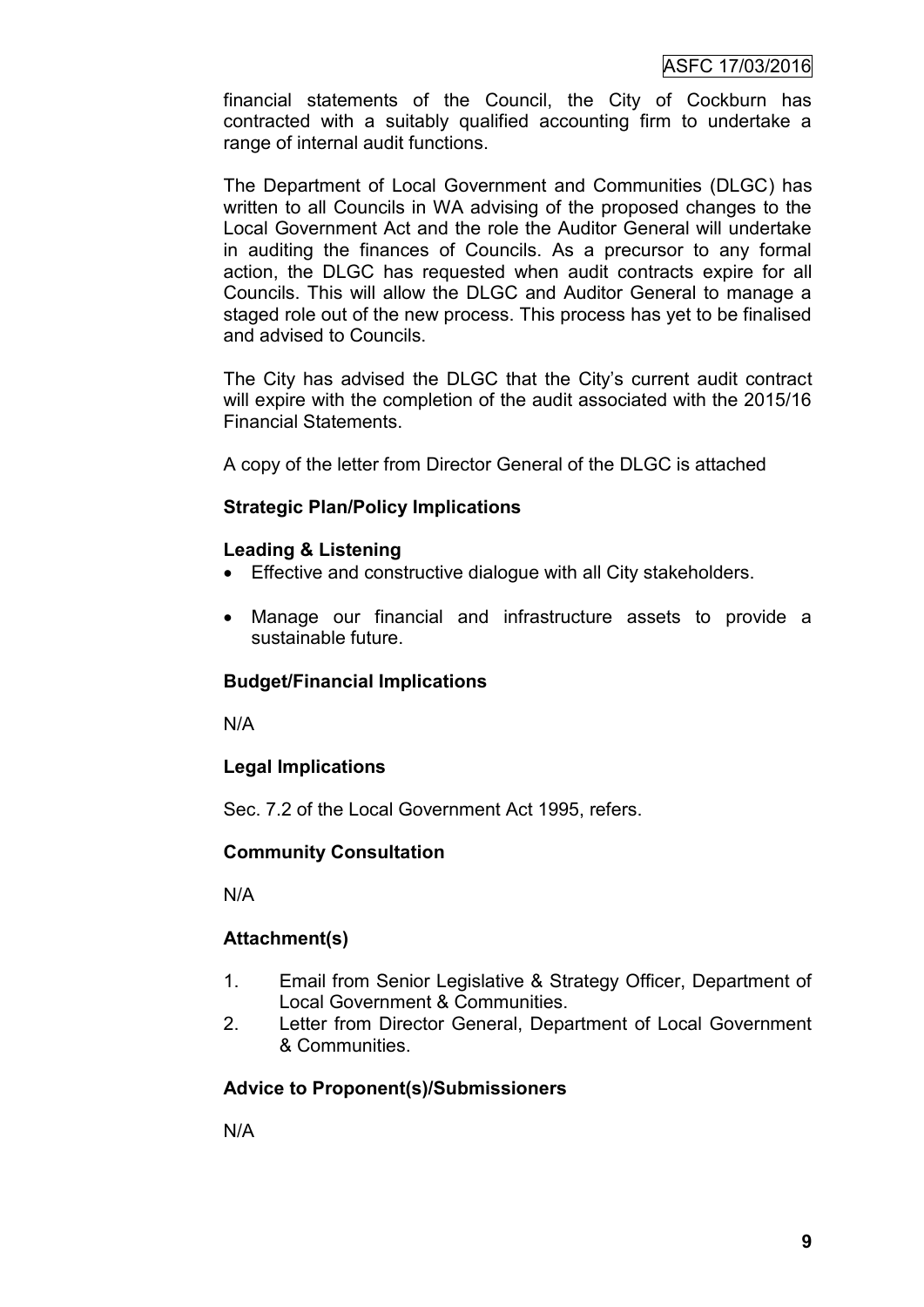**Implications of Section 3.18(3) Local Government Act, 1995**

Nil.

# **11. PLANNING & DEVELOPMENT DIVISION ISSUES**

Nil

# **12. FINANCE & CORPORATE SERVICES DIVISION ISSUES**

# **12.1 (ASFC 17/3/2016) - 2015/16 EXTERNAL AUDIT PLAN (067/003) (N MAURICIO) (ATTACH)**

# **RECOMMENDATION**

That Council :

- (1) adopt the External Audit Plan for the year ending 30 June 2016, as attached to the Agenda; and
- (2) endorse the Presiding Member of the Committee to sign on behalf of the Committee, the Fraud and Error Assessment document submitted by the City's appointed Auditor, Macri Partners.

**COMMITTEE RECOMMENDATION**

# **COUNCIL DECISION**

# **Background**

Section 7.12A of the Local Government Act 1995 requires a local government to assist its appointed auditor conduct successful and expeditious audits.

Regulation 16 of the Local Government (Audit) Regulations 1996 states that an audit committee may provide guidance and assistance to the local government in relation to matters to be audited and the scope of audits and this is reinforced within Local Government operational guidelines for the appointment, function and responsibilities of Audit Committees.

The duties and responsibilities listed under the City's terms of reference for the Audit & Strategic Finance Committee includes point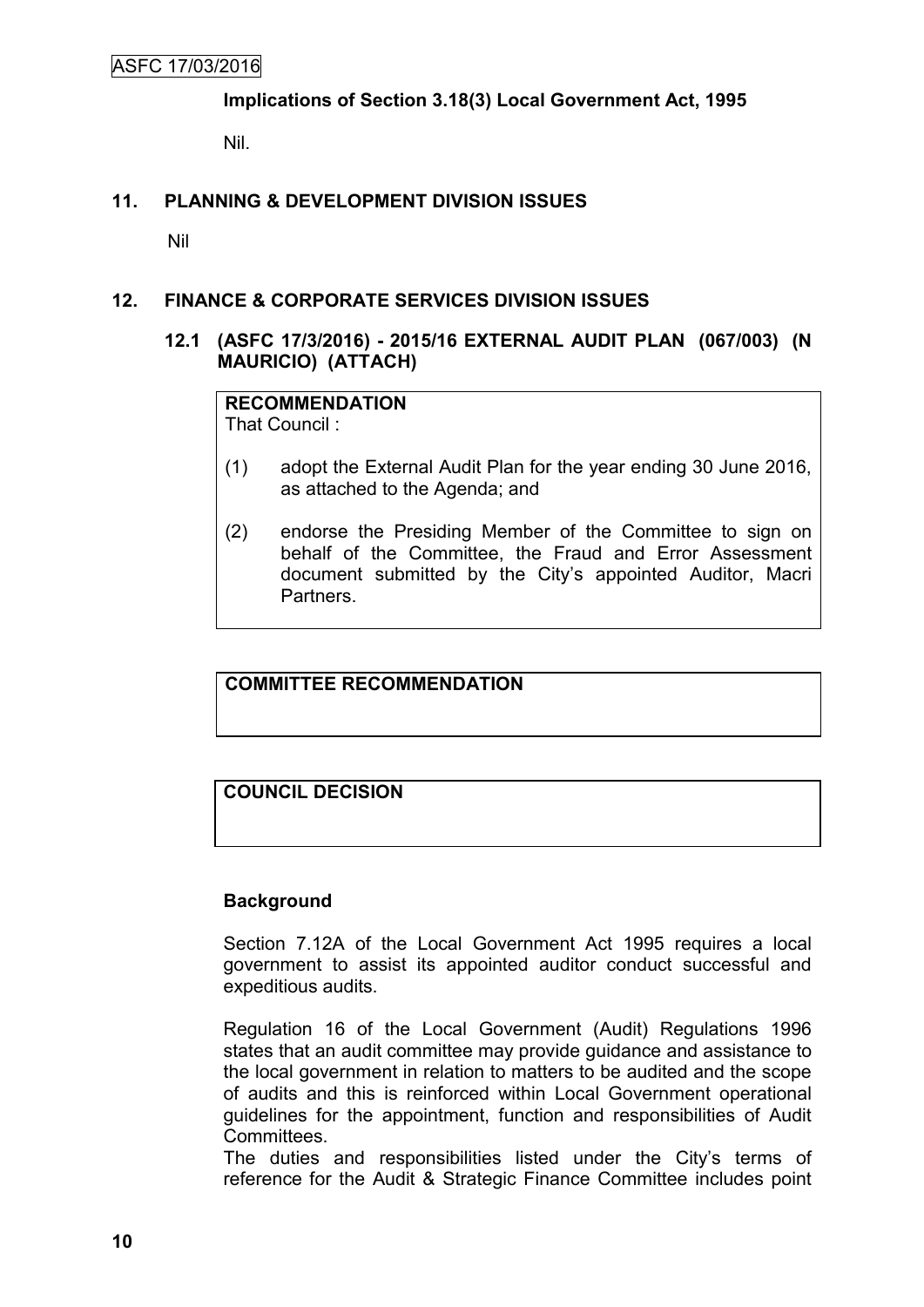6.1.12 - Discuss with the external auditor the scope of the audit and the planning of the audit

#### **Submission**

N/A

#### **Report**

The City's External Auditor, Macri Partners has forwarded their proposed Audit Plan for the financial year ending 30 June 2016. This serves to inform members of the Audit and Strategic Finance Committee and the City's Management about the Auditor's responsibilities and how they will be discharged.

The Audit Plan outlines the purpose and scope of the audit and explains the audit approach and methodology to be used. The audit is delivered over two stages, being interim audit and final audit. Planning and control evaluation activities are undertaken during the interim audit stage, with substantive testing and audit completion making up the final audit stage.

The interim audit stage is primarily concerned with the examination of internal controls and reviewing the control and risk assessment environment within the City. This is aimed at ultimately providing the auditor with sufficient confidence in the information reported within the City's financial statements to allow an unqualified audit opinion to be expressed.

During the final audit stage, the Auditor focuses on auditing and testing balances, disclosures and other information within the City's financial statements. Management representations are also sought during this stage and the Auditor forms their audit opinion upon completion. The audit opinion given may be qualified if the Auditor has not been able to achieve the necessary level of confidence required for an unqualified opinion. The City's management always aims to work co-operatively with the Auditor to mitigate any risk of a qualified audit.

| <b>Revenue</b>                                             | Completeness and accuracy of Rates and<br>service charges, Grant income, Fees and<br>charges and Other revenue. |
|------------------------------------------------------------|-----------------------------------------------------------------------------------------------------------------|
| <b>Expenses</b>                                            | Completeness of operating expenses.                                                                             |
| <b>Payroll</b>                                             | Completeness of payroll expenses.                                                                               |
| <b>Cash and Cash</b><br>Equivalents,<br><b>Investments</b> | Existence, completeness and accuracy of cash<br>and investment balances held with financial<br>institutions.    |
| <b>Trade and Other</b><br><b>Receivables</b>               | Existence, completeness and accuracy of<br>receivables.                                                         |
| <b>Property and</b>                                        | Impairment of property and infrastructure                                                                       |

The 2015/16 Audit Plan has a number of focus areas including the following: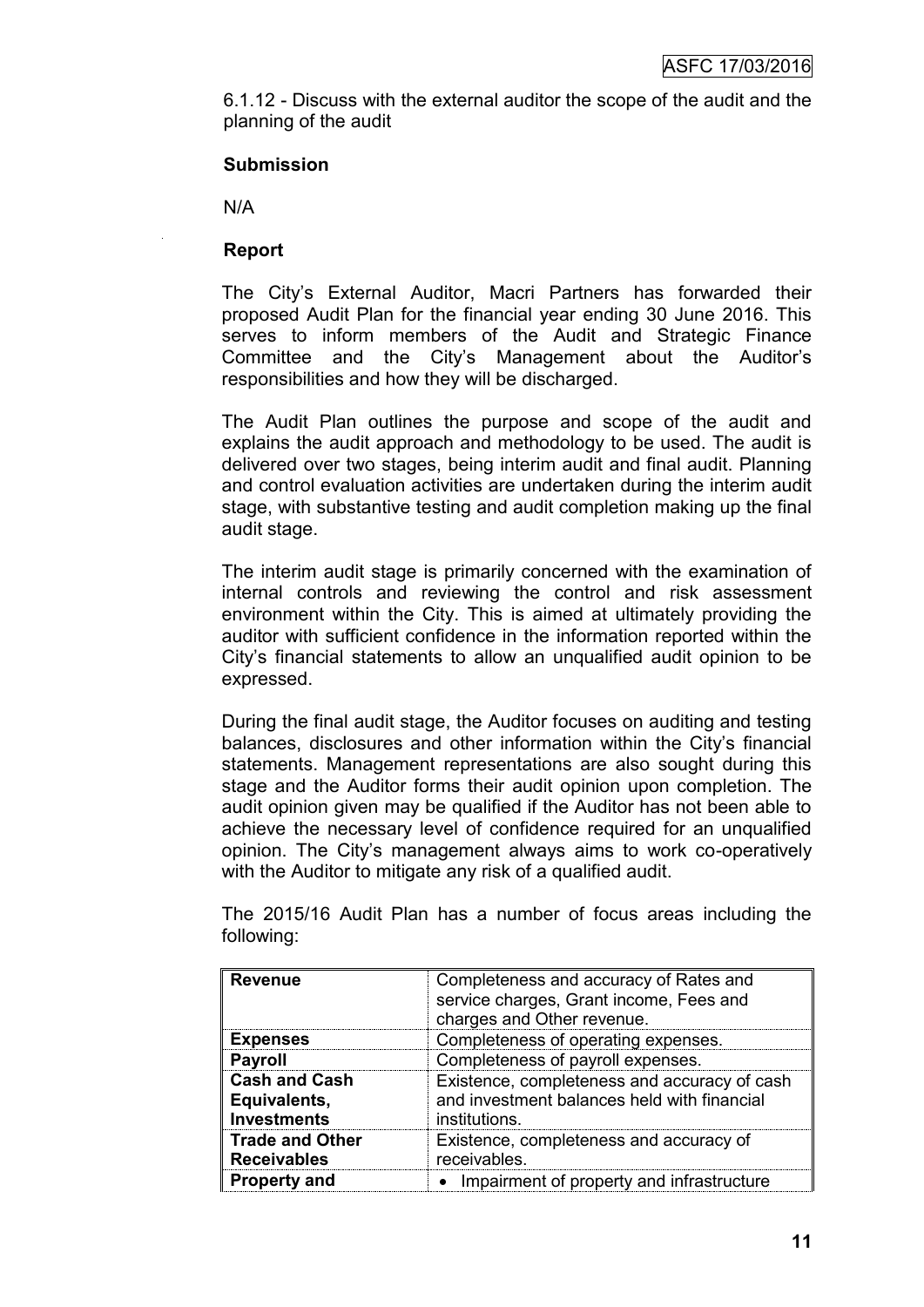| <b>Infrastructure</b>                                     | • Appropriateness of useful lives<br>• Accuracy of depreciation charge                                            |
|-----------------------------------------------------------|-------------------------------------------------------------------------------------------------------------------|
| <b>Plant and Equipment</b>                                | Valuation and accuracy of the asset class                                                                         |
| <b>Trade and Other</b><br><b>Payables</b>                 | Existence, completeness and accuracy of<br><b>Sundry Creditors.</b>                                               |
| <b>Borrowings</b>                                         | Existence, completeness and accuracy of<br>borrowings with the Western Australian Treasury<br>Corporation (WATC). |
| <b>Provisions for Annual</b><br>and Long Service<br>Leave | Completeness, Accuracy and Valuation of<br>Annual and Long Service Leave provisions.                              |

The Auditor is required to consider fraud in the audit of the City's financial report in accordance with Auditing Standard ASA 240 *The Auditor's responsibility to consider fraud in an Audit of a Financial Repor*t. The Audit Plan outlines the procedures to be undertaken and they will report any findings to Council.

The Auditor requires a Fraud and Error Assessment Form to be signed by the Presiding Member of the Audit and Strategic Finance Committee on behalf of the Committee. This attests to whether Council's Policies and Procedures are adequate to minimise the risk of fraud, whether there is any awareness of fraud or suspected fraud and whether management has communicated its processes for identifying/responding to risks of fraud to the Committee.

Regulation 17A of the Local Government (Financial Management) Regulations 1996 required the take up of fair value for all property, plant, equipment and infrastructure assets, phased in over a three year period ending 2014/15. The City successfully achieved this requirement last financial year and this same regulation now requires plant and equipment to be revalued during the 2015/16 financial year. For this reason, the audit plan has identified plant and equipment values as a significant risk area this year. However, the City is well prepared to successfully meet this regulatory requirement.

Materiality drives the scope of the audit and is determined in accordance with auditing standards. The Auditors use their professional judgement to assess what is considered material and has set various materiality thresholds within the Audit Plan as follows:

| <b>Type of Materiality</b> | Amount                                                                                  |
|----------------------------|-----------------------------------------------------------------------------------------|
| Overall materiality        | \$2,500,000 - Approximately 2% of Total<br>budgeted expenditure (2015/16 year) \$124.1M |
| Performance materiality    | \$1,875,000 - which has been set at 75% of<br><b>Overall Materiality</b>                |
| Trivial error threshold    | \$125,000 - which has been set at 5% of overall<br>materiality                          |

Explanations for what and how these are used are disclosed in the Audit Plan.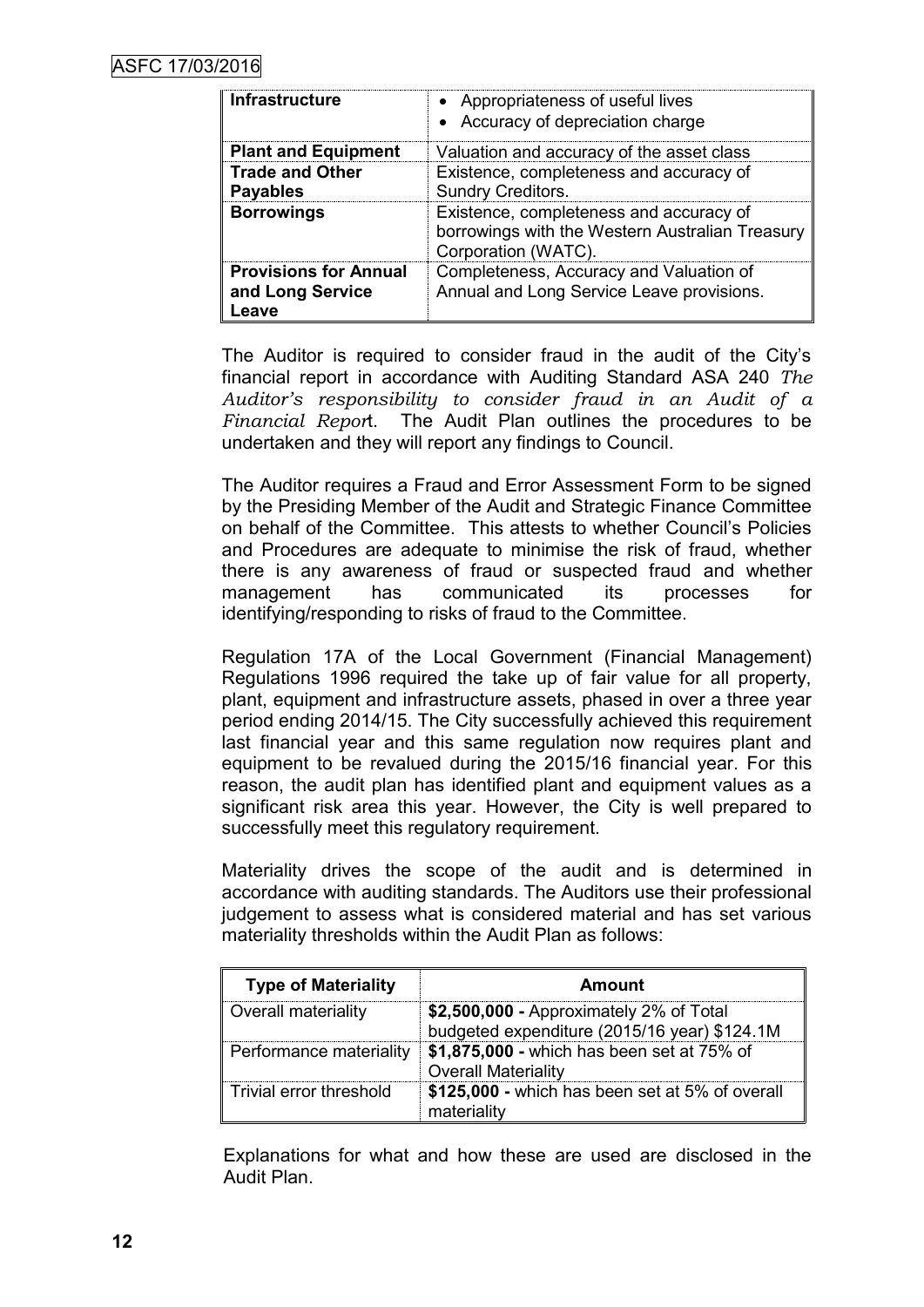# **Strategic Plan/Policy Implications**

# **Leading & Listening**

- Effective and constructive dialogue with all City stakeholders.
- A responsive, accountable and sustainable organisation.
- A culture of risk management and compliance with relevant legislation, policy and guidelines

# **Budget/Financial Implications**

The 2015/16 budget includes sufficient provision for the conduct of the external audit.

# **Legal Implications**

Australian Auditing Standards (AS 2401: Consideration of Fraud in a Financial Statement Audit) require the Auditor to consider the risk that fraud could occur within the Council. In preparing their Interim Audit Fraud Risk Assessment, they communicate with the Audit and Strategic Finance Committee through this Fraud and Error Assessment Form. Arising from this requirement, the Presiding Member signs an appropriate statement on behalf of the Audit and Strategic Finance Committee.

# **Community Consultation**

N/A

# **Attachment(s)**

- 1. City of Cockburn External Audit Plan for the year ending 30 June 2016.
- 2. Fraud & Risk Assessment Form

# **Advice to Proponent(s)/Submissioners**

N/A

# **Implications of Section 3.18(3) Local Government Act, 1995**

Nil.

# **13. ENGINEERING & WORKS DIVISION ISSUES**

Nil